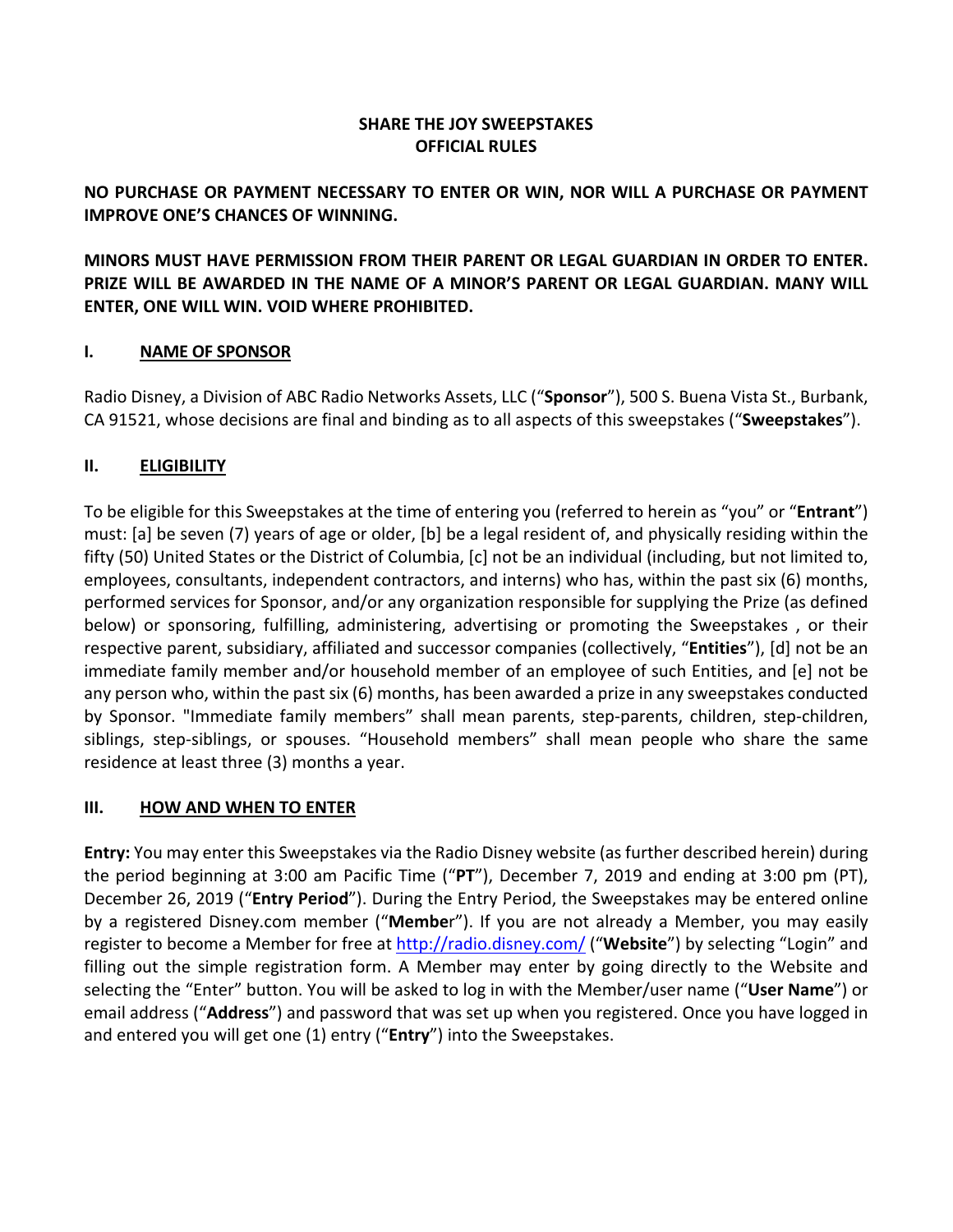Normal internet access and usage charges imposed by your on-line service will apply. Sponsor's computer is the official time-keeping device for the Sweepstakes. It is your sole responsibility to notify the Sponsor if you or, if you are a minor your parent or legal guardian ("**Parent**"), changes your/their Address. To do so, go to https://disneyprivacycenter.com/communication-choices/, log into your account (from your computer only) with your User name/Address and password, click on "Modify" and follow the instructions on how to change the Address.

Entries remain the property of the Sponsor and will not be returned. All Entries must be received or credited by 3:00 P.M., December 26, 2019. Regardless of whether a person has more than one (1) Address or more than one (1) person uses the same Address, only one (1) Entry per Entrant per Day is permitted (a maximum of twenty (20) Entries, per entrant during the Entry Period).

Mass Entries or Entries generated by a script, macro or use of automated methods will be disqualified. Sponsor is not responsible for late, lost or inaccurate Entries, or failed, partial or garbled computer transmissions or text messages, or for technical failures of any kind, including but not limited to electronic malfunction or damage of any network, hardware or software. No responsibility is assumed for: any error (human or otherwise), omission, interruption, deletion, defect, delay in operation or transmission, communications line failure, theft or destruction or unauthorized access to, or alteration of, Entries; or any problems or technical malfunctions of any telephone network or lines, computer online systems, servers, providers, computer equipment, or software; or failure of any e-mail or electronic Entry to be received on account of technical problems or traffic congestion on the internet or at any website, or any combination thereof, including any injury or damage to Entrant's or any other person's computer related to or resulting from participation in or downloading any materials from this Sweepstakes. In the event of a dispute over an Online Entry, prize will be awarded to the owner of the Address, not the name on the Entry form.

#### **IV. PRIZE**

**One (1) prize:** The Sweepstakes winner ("**Sweepstakes Winner**") will win a prize consisting of the following:

A three (3) day / two (2) night trip for up to four (4) people (e.g., Sweepstakes Winner and up to three (3) guests) ("**Group**") to Los Angeles, CA ("**City**") to meet Camila Cabello ("Artist") at a location determined by Sponsor.

Prize consists of the following elements ("**Prize**"): [a] room accommodations consisting of one (1) standard room(s) (with a maximum occupancy of four (4) persons per room) for two (2) night(s) at a hotel selected by Sponsor in its sole discretion ("**Hotel**"); [b] a \$500 Disney gift card; [c] a chance to have a meet and greet with Artist ("**Meeting**"), subject to Artist availability; [e]; if the Sweepstakes Winner resides more than two-hundred fifty (250) miles from the City: (i) round-trip coach air transportation for the Group between a major U.S. gateway airport near the Sweepstakes Winner's residence and an airport in or in close proximity to the City ("**Destination**") as selected by Sponsor in its sole discretion, (ii) round-trip car service transfers for the Group between the Destination and Hotel. The foregoing air travel and ground transportation shall be collectively referred to herein as "**Trip**."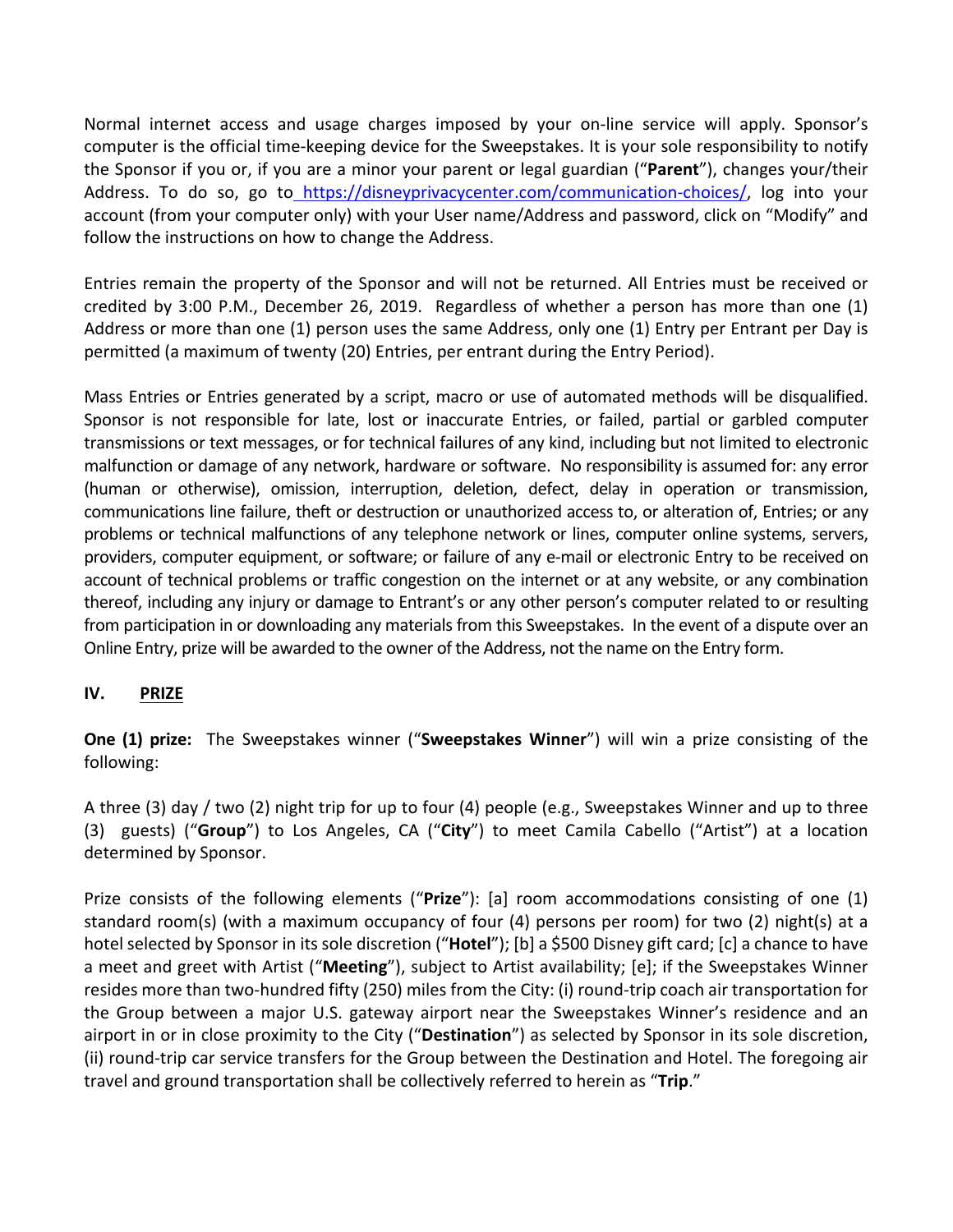### **Group must travel on the same itinerary and must travel on Sponsor selected by November 30, 2020. Any minor (as defined by his/her state of primary residence) participating in the Trip must be accompanied by a parent or legal guardian as part of the Group.**

If Sweepstakes Winner is unable to travel during the dates designated by Sponsor, the Prize will be forfeited in its entirety and an alternate Sweepstakes Winner will be selected from among all eligible entries received during the Entry Period, time permitting. All elements of the Prize are determined at the sole discretion of the Sponsor, including, but not limited to, Meeting and Trip if applicable. Sponsor makes no representation as to the participation of the Artist in the Meeting portion of the Prize. Meeting has no cash value and is subject to talent availability and professional commitments. Group will meet with Artist for a period of up to three (3) minutes, at a time and location to be determined by Sponsor in its sole discretion, with Sponsor's and/or Artist's representative(s) also being present during the Meeting. If Meeting does not occur or is less than three (3) minutes, Sponsor's liability shall be limited to awarding the remaining elements of the Prize to Sweepstakes Winner. In the event the Sweepstakes Winner is able to travel on the scheduled travel dates, but the Meeting portion of the Prize do not or cannot take place as scheduled or at all, for reasons including, but not limited to, scheduling conflicts, cancellations, postponement, location changes, an event of force majeure, or for any other reason, then Sponsor reserves the right to award the remainder of the Prize with no further obligation to the Sweepstakes Winner. Group must follow all instructions of Sponsor related to the Prize and/or Trip. Should Group fail to adhere to any such instructions or engage in unruly, obnoxious, illegal, threatening, or otherwise inappropriate behavior (as determined by Sponsor in its sole discretion), Sponsor reserves the right, without further notice or warning, to terminate the Prize and/or Trip or other applicable experience early, in whole or in part, and send Group home and/or take other actions as Sponsor deems appropriate in its sole discretion without any liability or other obligation to Group. All expenses not specifically mentioned herein are not included and are solely the Sweepstakes Winner's responsibility, including but not limited to: meals, alcoholic beverages, fax, gratuities and tips, insurance, baggage fees, laundry service, merchandise, parking (if applicable), room service, service charges, incidental charges, souvenirs and telephone calls. Airline carrier and hotel regulations and conditions apply, and Entities will not be liable for any expenses incurred as a consequence of flight cancellation/delay. Travel and lodging are subject to availability, certain restrictions, blackout dates, and Sponsor's approval. If Sweepstakes Winner is a minor (as defined by his/her state of primary residence), Sweepstakes Winner must be accompanied by his/her parent as a member of the Group. All members of the Group will be required to execute and return a "Release of Liability" prior to ticketing. Members of the Group are solely responsible for obtaining any and all necessary travel documents (passports, valid photo I.D., credit card, etc.) before departure. Approximate retail value of the Prize ("ARV"): \$4,000.00, which will vary depending upon points of departure and seasonal fluctuation of lodge rates and airfares. If the actual value of the Prize is less than the stated ARV, the difference will not be awarded. Prize is not redeemable for cash or transferable. Prize shall not be sold or transferred for commercial use. Sponsor reserves the right, at its sole discretion, to substitute the Prize (or any elements thereof) with one of comparable or greater value. The Prize cannot be used in conjunction with any other promotion or offer and travel may not qualify for frequent flier miles, award points, or other perquisites. Prize elements may not be separated. Any damaged, lost or stolen tickets, will not be replaced. Sweepstakes Winner will not receive compensation from Sponsor for Prize elements that the Sweepstakes Winner is unable to use for any reason, and such unused portion of the Prize will be forfeited. If Sweepstakes Winner chooses to bring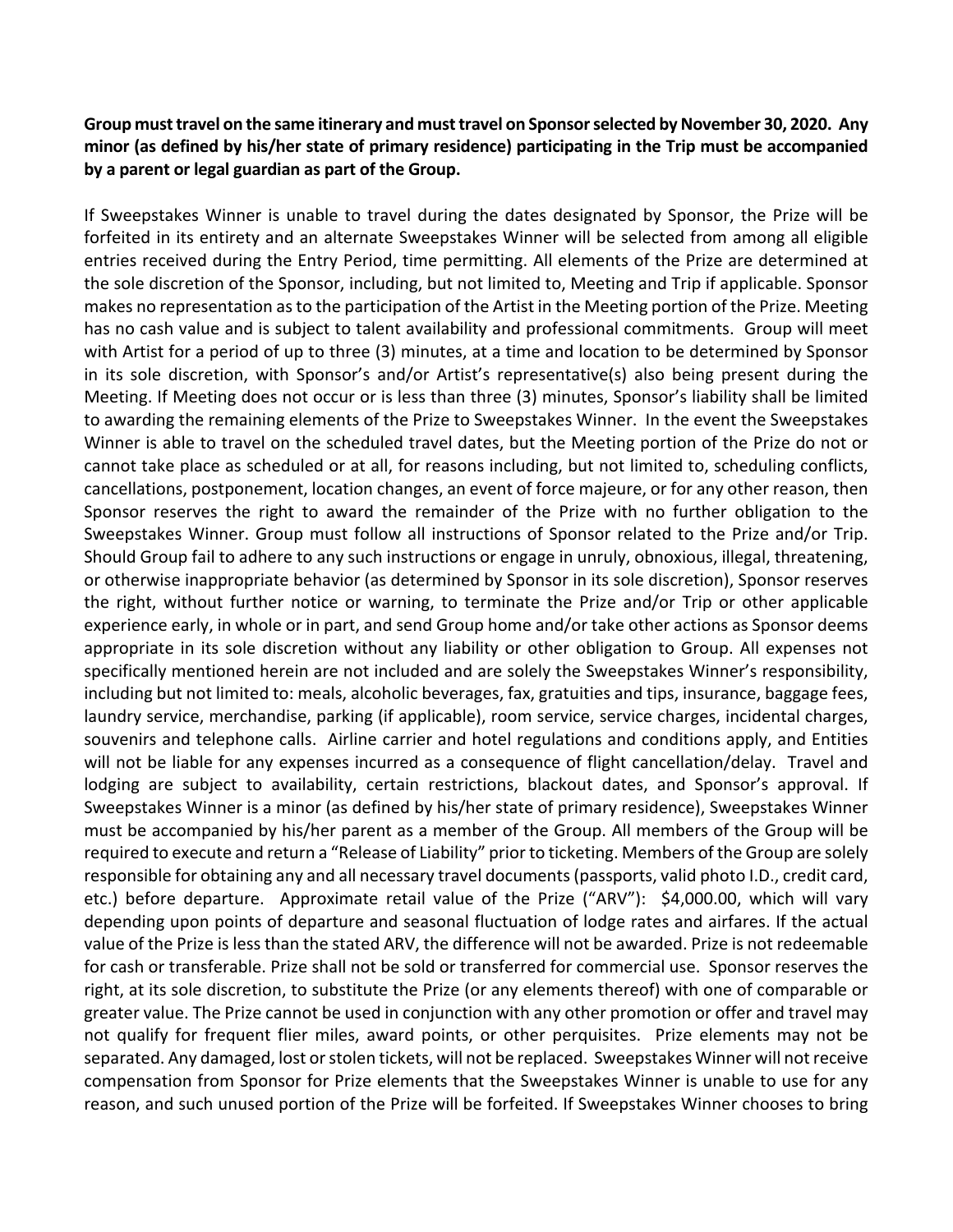less than the allotted number of guests, the Prize will be awarded in increments suitable for the actual number of participants with no substitute prize or compensation provided to the Sweepstakes Winner. Sweepstakes Winner may not charge any guest for participating in the Prize. Prize is awarded "as is" with no warranty or guarantee, expressed or implied, being provided by Sponsor. In the event there is a discrepancy or inconsistency between disclosures or other statements contained in any Sweepstakes promotional materials and the terms and conditions of these Rules, these Rules shall prevail and govern.

## **V. HOW AND WHEN SWEEPSTAKES WINNER WILL BE SELECTED AND NOTIFIED**

On or about December 27, 2019, one (1) potential Sweepstakes Winner will be selected at random from all eligible Entries received. Sweepstakes Winner must meet all eligibility requirements. The potential Sweepstakes Winner will be notified by phone and/or email on or about December 27, 2019; and will receive an affidavit of eligibility/compliance with Rules, publicity/liability release and indemnification ("**Release**") via mail within two (2) days after successful notification. All legal responsibilities of a minor (as defined by state of primary residence) entrant under the Rules must be assumed by a Parent; and the prize will be awarded to the Parent for the benefit of the minor (as defined by state of primary residence) Sweepstakes Winner. At the sole discretion of the Sponsor, disqualification, forfeiture and the selection of an alternate Sweepstakes Winner may result from any of the following: **[a]** potential Sweepstakes Winner's failure to respond to phone and/or email notification within forty-eight (48) hours after its transmission **[b]**  potential Sweepstakes Winner's failure to provide Sponsor with satisfactory proof of age, identity and residency; **[c]** potential Sweepstakes Winner's failure to execute and return the Release within five (5) days after it is received; **[d]** potential Sweepstakes Winner's failure to validly claim the prize by January 8, 2020; **[e]** potential Sweepstakes Winner's failure to be available to make the trip during Sponsor designated dates, and **[f]** any other non-compliance with these Rules. In the event of prize forfeiture, the Sponsor may, in its sole discretion, award or not award the forfeited prize to an alternate Sweepstakes Winner, time permitting. The Prize will be awarded, provided it is validly claimed by January 8, 2019 after which Sponsor will make reasonable efforts to select an alternate Sweepstakes Winner, time permitting.

**Odds of winning depend on the total number of eligible Entries received.** Many will enter; only one (1) will win. Federal, state, and local taxes are the sole responsibility of the Sweepstakes Winner (or their Parent if Sweepstakes Winner is a minor as defined by the state of primary residence), who must provide a validly completed IRS Form W-9 and the total value of the prize will be reported on an IRS Form 1099. If Sweepstakes Winner (or their Parent if Sweepstakes Winner is a minor as defined by the state of primary residence) is not a resident of California he/she will be subject to California nonresident tax withholding at a rate of 7%. Sponsor is not responsible for any circumstances that make it impractical or impossible to fulfill all elements of the prize; Sponsor's only obligation will be to provide the remaining elements, if any, of the prize.

# **VI. RELEASES**

By entering this Sweepstakes and/or accepting any prize, you understand and agree that: **[a]** you will be bound by these Rules and the decisions of the Sponsor, which shall be final in all respects; **[b]** you release and hold harmless the Sponsor, its parent, subsidiary, affiliated and successor companies, advertising and promotion agencies and prize suppliers, Country Music Association, Inc., and each of their respective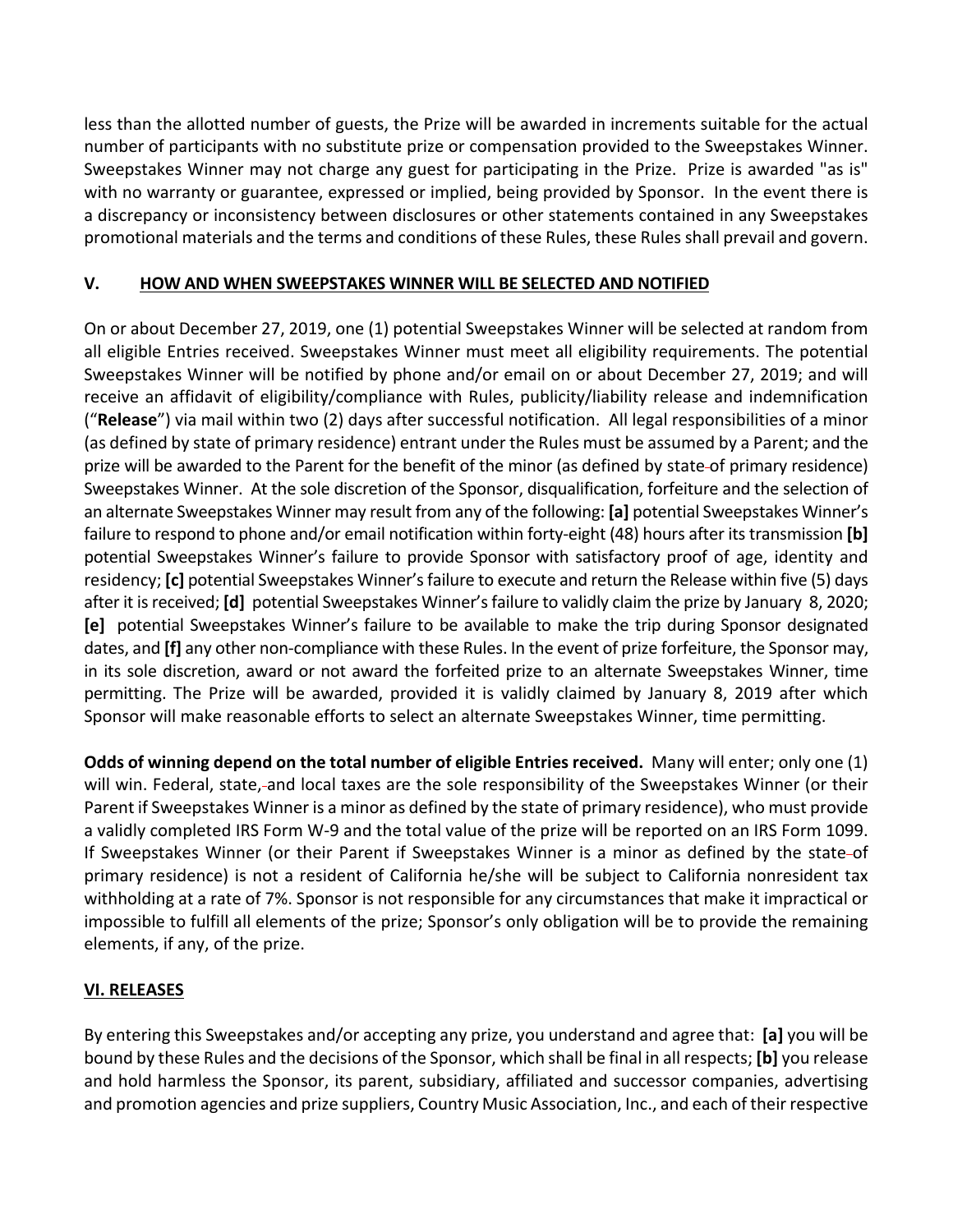officers, directors, agents, representatives and employees (collectively, the "**Released Parties**") from any and all liability for claims, injuries, losses or damages of any kind, including without limitation, death and bodily injury, resulting, in whole or in part, directly or indirectly, from the awarding, delivery, acceptance, use, misuse, possession, loss or misdirection of the prize; participation in the Sweepstakes or any Sweepstakes-related activity or travel or from any interaction with, or downloading of, computer Sweepstakes information; **[c]** the Released Parties do not make any representation, warranty or guarantee, express or implied, relating to the Sweepstakes or the prize; **[d]** Sweepstakes Winner's acceptance of a prize constitutes the grant to Sponsor and assigns of an unconditional right to use your name, voice, likeness, photograph, biographical and prize information, city and state of residence and Entry materials ("**Likeness**") for programming, publicity, advertising or promotional purposes, in any and all media now known or hereafter created or conceived, worldwide in perpetuity, without further compensation unless prohibited by law (Sponsor is not obligated to use any of the above mentioned information or materials, but may do so and may edit such information or materials, at Sponsor's sole discretion); **[e]** Sweepstakes Winner's acceptance of prize constitutes the grant to Sponsor and assigns to discuss Likeness in programs, and Sweepstakes Winner acknowledges that such discussion may include statements or opinions by the program talent or others about the Likeness and that those statements and opinions may be considered surprising, humiliating, embarrassing, derogatory, defamatory or otherwise offensive or injurious to them and agrees to release and hold harmless the Released Parties from any actions, claims, injury, loss or damage allegedly caused, directly or indirectly, by any such statements or opinions that may be made regarding the Likeness; **[f]** if for any reason the Sweepstakes is not capable of running as planned, including but not limited to, infection by computer virus, bugs tampering, unauthorized human or other intervention, fraud, technical failures, Acts of God, acts or regulations of any governmental or supra-national authority, war, national emergency, accident, fire, riot, strikes, lock-outs, industrial disputes, acts of terrorism or other matters beyond the Sponsor's reasonable control, corrupt, affect, prevent or impair the administration, security, fairness, integrity or proper conduct of the Sweepstakes, so that it cannot be conducted as originally planned, Sponsor reserves the right, in its sole discretion, to disqualify any individual who tampers with the Entry process, to modify the Rules or to cancel, modify, terminate or suspend the Sweepstakes; and in such event, to determine the Sweepstakes Winner using all non-suspect eligible Entries received up to time of cancellation or by such method as Sponsor in its sole discretion shall consider equitable; **[g]** the Released Parties are not responsible for typographical or other errors in the offer or administration of this Sweepstakes, including but not limited to: human error, errors in the advertising, Rules, selection and announcement of the Sweepstakes Winner and distribution of the prizes; **[h]** any portion of the prize not accepted or used by the Sweepstakes Winner will be forfeited; **[i]** the Released Parties are not responsible for any inability of the Sweepstakes Winner to accept or use the prize (or any portion thereof) for any reason; **[j]** the Sponsor has the right, at any time and at its sole discretion, to disqualify any individual it suspects to be doing any of the following: (1) tampering or attempting to tamper with the Entry process or the operation of the Sweepstakes; (2) violating the Rules; (3) violating the terms of service, privacy policy or other terms, conditions of use and/or general rules or guidelines of any Sweepstakes property or service; (4) acting in bad faith, unsportsmanlike or disruptive manner, or with intent to annoy, abuse, threaten or harass any other person or (5) for any other good cause as determined solely by the Sponsor; **[k]** Sponsor has the right to modify prize award procedures at its sole discretion; **[l]** all disputes, claims and causes of action at law or in equity (individually, "**Claim**") arising out of or relating to this Sweepstakes, the prize, or the meaning or interpretation of the Rules shall be